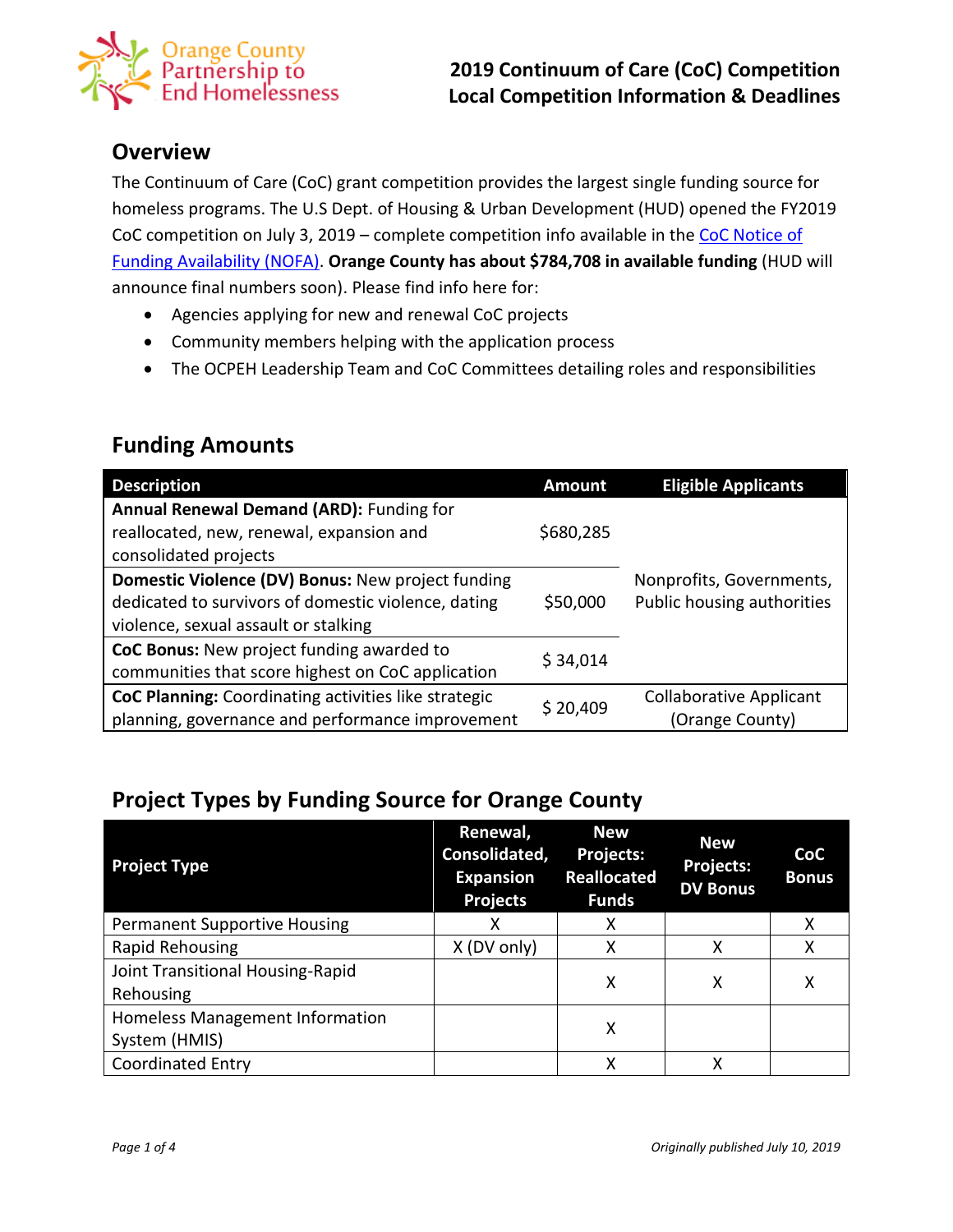

## **Project Applications**

All project applications – new, renewal, expansion, CoC bonus, DV bonus, consolidated - and supplementary materials are **due by 5 p.m. on Wednesday August 21.** Project applicants are asked to enter project application into e-snaps, email exported project application as a PDF (do not hit submit in e-snaps) plus requested supplementary materials to Harrison Pierce at [hapierce@orangecountync.gov.](mailto:hapierce@orangecountync.gov)

Full project application info will be posted on the Orange County Partnership to End Homelessness (OCPEH) website at: [ocpehnc.com/current-coc-application.](https://www.ocpehnc.com/current-coc-application)

All CoC project applications will be scored, rated, and ranked by the Project Review Committee (PRC). The PRC uses program performance data, [HUD thresholds,](https://docs.wixstatic.com/ugd/750b3b_affcd687ce2544168e54ed974797887a.pdf) and local CoC priorities (including the [Orange County Homeless System Gaps Analysis\)](https://docs.wixstatic.com/ugd/750b3b_b8af4c181dbe4b10a2e8c8223bdb533b.pdf) in the CoC Scorecard to create a draft Project Priority Listing. The Project Review Committee now reviews agency data throughout the year, and tweaks measures used in the annual CoC and ESG Scorecards. The 2018 [new project](https://docs.wixstatic.com/ugd/750b3b_623b85a5e40d46ce9dda4d4519f13c47.pdf) and [renewal/consolidated/expansion project](https://docs.wixstatic.com/ugd/750b3b_39134ba9457741eca8532ef949129222.pdf) scorecards posted on the OCPEH website; the 2019 scorecards will be posted on OCPEH website at: [ocpehnc.com/current-coc-application.](https://www.ocpehnc.com/current-coc-application) The OCPEH Leadership Team makes the final decision on CoC funding by approving the final Project Priority Listing of ranked CoC project applications that OCPEH submits to HUD.

**Projects applicants will be scored solely on materials submitted by the deadline.** Applicants & OCPEH staff will continue to work on project applications after CoC submission per HUD guidelines. These application changes and additions will not be scored in the local competition. HUD will evaluate all locally approved projects using quality threshold reviews as outlined in Section V.C. *Rules that affect how HUD evaluates applications* of the [FY2019 CoC NOFA.](https://www.hudexchange.info/resource/5842/fy-2019-coc-program-nofa/)

**NOTE: All agencies with renewal projects and any other agencies interested in applying for new projects are encouraged to attend the New & Renewal CoC Projects Meeting on Monday July 22, 3:30-5:00 p.m., at Orange County Animal Services, 1601 Eubanks Rd. in Chapel Hill**.

### **New Projects**

Orange County is very interested to recruit agencies to apply for new CoC projects. **OCPEH staff are available to help any/all agencies with technical assistance for project application strategy, logistics, or any other concerns.** For more information about CoC project applications and the CoC application process, contact Harrison Pierce a[t hapierce@orangecountync.gov,](mailto:hapierce@orangecountync.gov) 919-245-2496.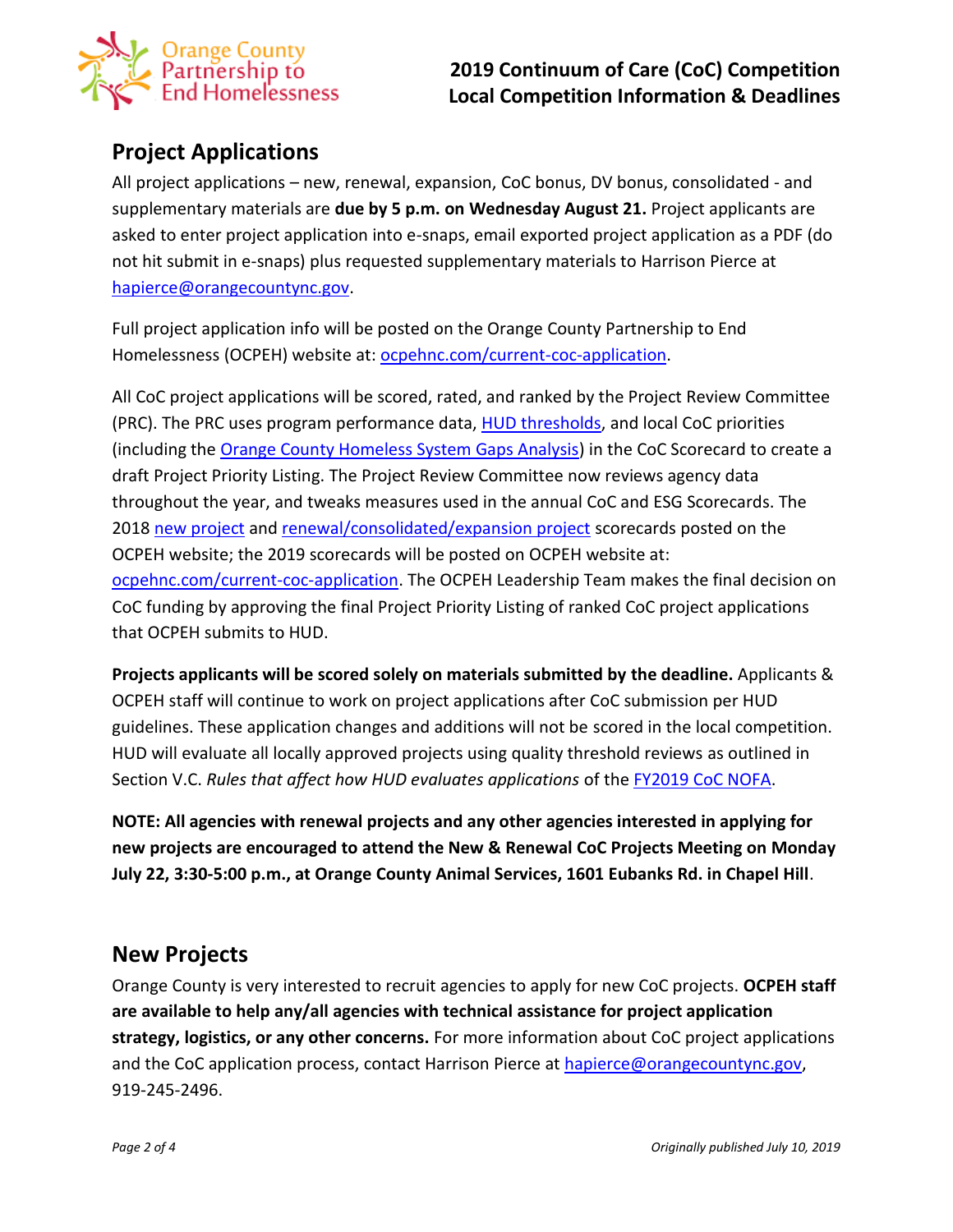

### **Community Involvement**

The OCPEH strives to have a high degree of transparency, accountability and community involvement in the local CoC grant process. Community members are asked to contribute to the process (see full timeline on pg. 4). For more information or to volunteer, contact Harrison Pierce at [hapierce@orangecountync.gov,](mailto:hapierce@orangecountync.gov) 919-245-2496.

#### **Project Review Committee**

For the first time in 2019, OCPEH is instituting a year-round Project Review Committee (PRC).

#### **Purpose:**

- Conduct quarterly data reviews of CoC and ESG funded projects
- Establish CoC and ESG rating and ranking tool for new and renewal/consolidated/expansion projects
- Formulate proposed project priority listings for CoC and ESG annual applications

**Membership:** 4-8 people, community members with knowledge of homeless programs and OCPEH priorities. *PRC members cannot have ties to agencies applying for funding*. Members serve July 2019 – June 2020, with a time commitment of about 2 hours per month, with the bulk of hours required in August and September:

- Quarterly meetings for data review  $-1.5$  hours
- Review of project applications 9-15 hours
- Rating & ranking meetings 4 hours (2 hours CoC + 2 hours ESG)

#### **Community Application Workgroup**

**Purpose:** Draft and review CoC community application **Membership:** 4-12 people; community members with proofreading and grant writing skills

**Scope:** Review of documents online and by email, no meetings

**Work begins:** Sept. 20 **Work completed:** Thursday, Sept. 27 **Previewed time commitment:** 2-5 hours (variable depending on commitment)